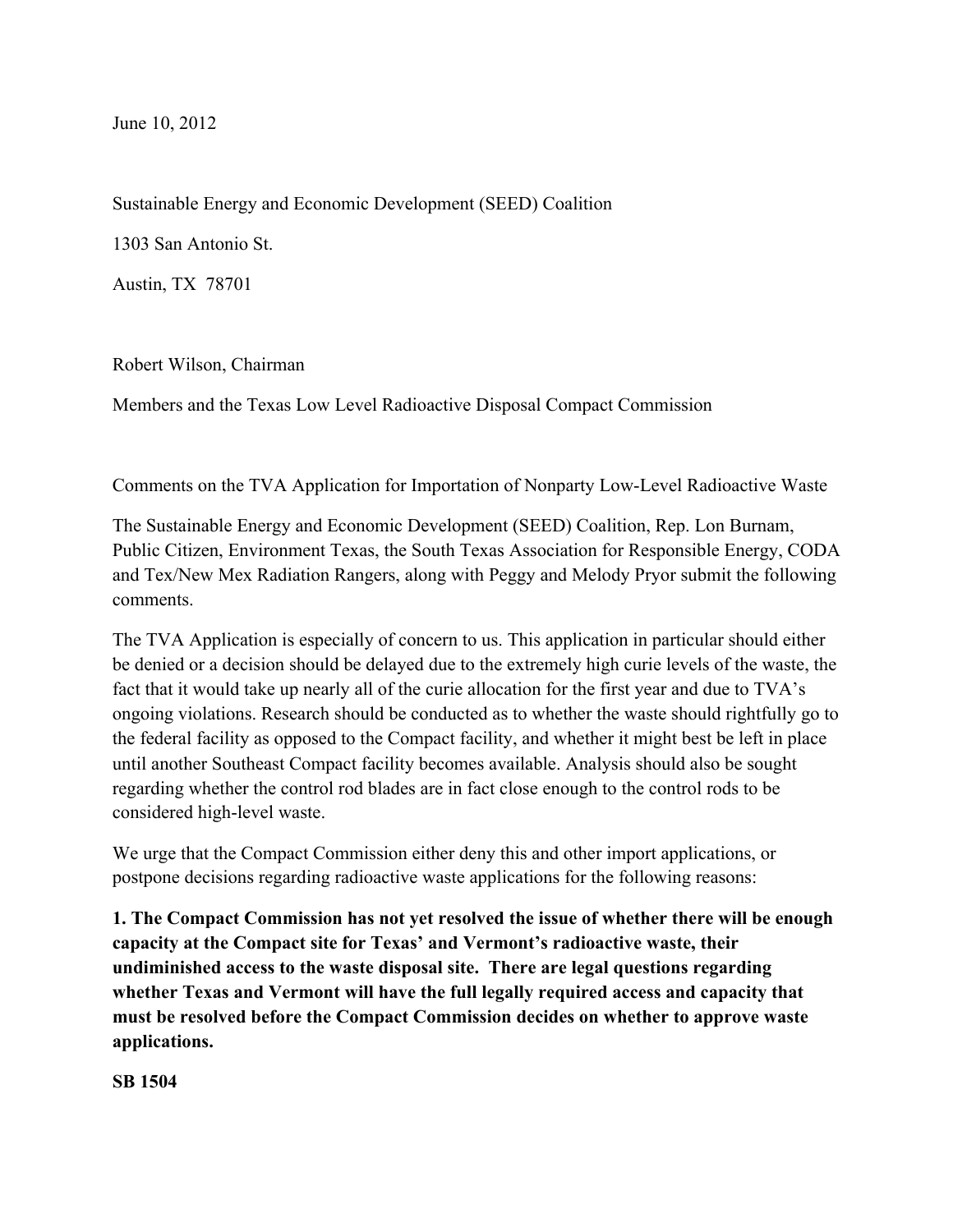SB 1504 amended Section 401.207 (b) of the State Health and Safety Code to read as follows:

(b) The compact waste disposal facility license holder may accept for disposal at the compact waste disposal facility approved nonparty compact waste that is classified as Class A, Class B, or Class C low-level radioactive waste in accordance with the compact waste disposal facility license *to the extent the acceptance does not diminish the disposal volume or curie capacity available to party states.* The license holder may not accept any nonparty compact waste for disposal at the facility until the license has been modified by the commission to specifically authorize the disposal of nonparty compact waste.

However, any importation of waste inevitably diminishes the disposal volume or curie capacity available to the party states, Texas and Vermont. Despite the fact that the Legislature capitulated to the demands of WCS to expand the site to accept waste from around the country, the Compact was created to meet the needs of party states and the site should be limited to waste from party states only until the existing waste from Texas' and Vermont's reactors has been disposed of and it can be physically demonstrated that there is still room for waste from nonparty states. There are huge reactor heads sitting at Texas reactor sites that need to be disposed of and the Vermont Yankee plant is likely to be decommissioned in the near future.

Limits on the volume and curies of waste for WCS' Compact facility have been established by the WCS license with the TCEQ. There is a limit of 2.3 million cubic feet of waste and 3.89 million curies. The Compact Commission has no authority to make decisions premised on the expansion of WCS' license. The first priority for the Compact Commission should be to protect the interests of the Compact States and ensure adequate capacity for Texas and Vermont. .

Section 401.207 (b) of SB 1504 conflicts directly with the limits on importation established in section (e):

(e) The compact waste disposal facility license holder may not accept more than  $50,000$ total cubic feet of nonparty compact waste annually. The compact waste disposal facility license holder may not accept more than 120,000 curies of nonparty compact waste annually, except that in the first year the license holder may accept 220,000 curies. The legislature by general law may establish revised limits after considering the results of the study under Section 401.208.

Due to this inherent conflict, and until there is clarification by the Texas Legislature, the Compact Commission should not approve this or any other application to import radioactive waste that comes from nonparty states.

### **Texas Low Level Radioactive Waste Disposal Compact Consent Act Public Law 105-236 Sept. 20, 1998**

There is also legal conflict regarding the importation of nonparty waste due to this portion of Public Law 105-236, the Texas Low Level Radioactive Waste Disposal Compact Consent Act:

''ARTICLE IV. RIGHTS, RESPONSIBILITIES, AND OBLIGATIONS OF PARTY STATES ''SEC. 4.01. The host state shall develop and have full administrative control over the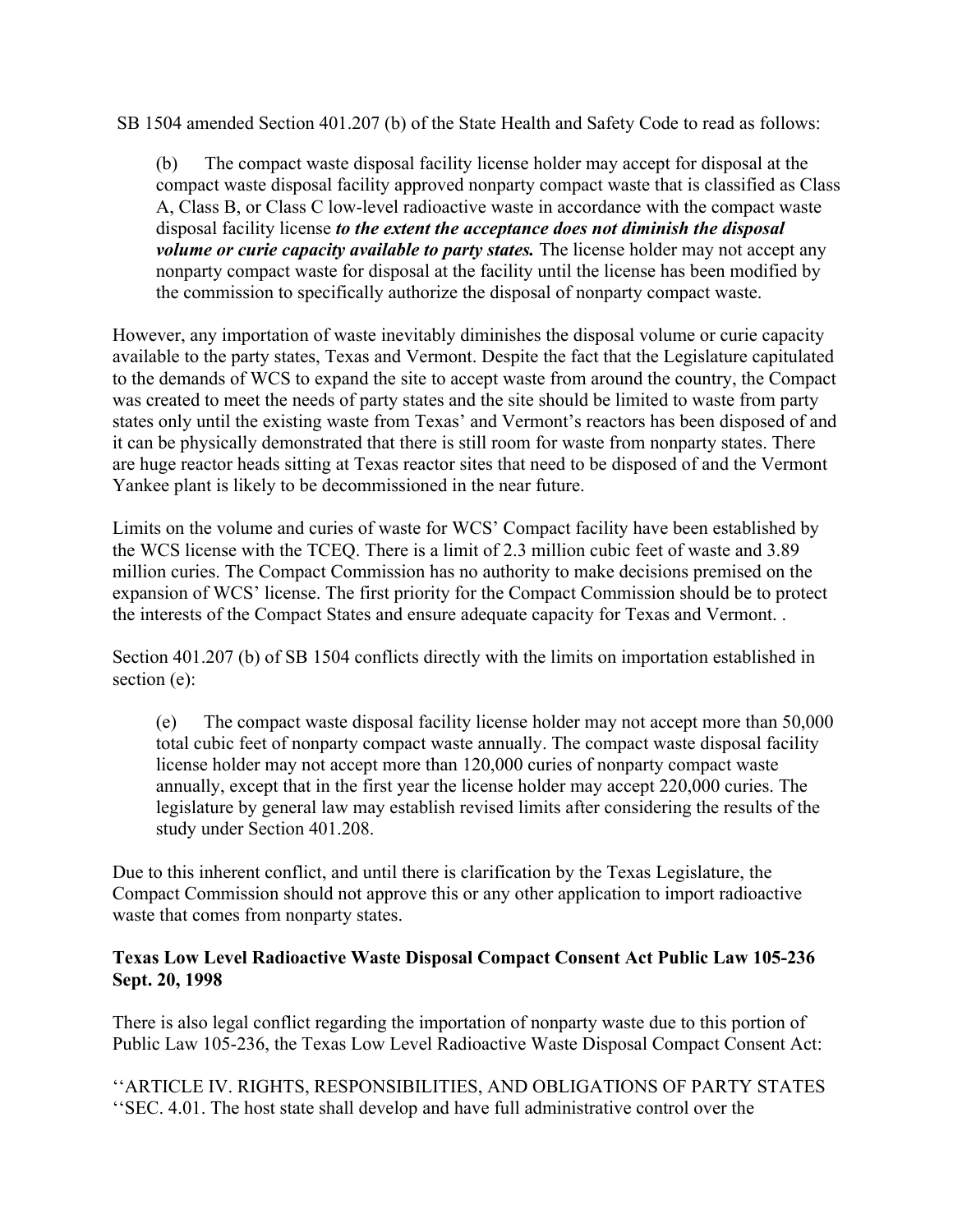development, management and operation of a facility for the disposal of low-level radioactive waste generated within the party states. **The host state shall be entitled to unlimited use of the facility over its operating life.** Use of the facility by the non-host party states for disposal of low-level radioactive waste, including such waste resulting from decommissioning of any nuclear electric generation facilities located in the party states, is limited to the volume requirements of Section 3.04(11) of Article III.

The referenced section – Section 3.04(11) of Article III – reads as follows:

''(11) By no later than 180 days after all members of the commission are appointed under Section 3.01 of this article, establish by rule the total volume of low-level radioactive waste that the host state will dispose of in the compact facility in the years 1995–2045, including decommissioning waste. The shipments of low-level radioactive waste from all non-host party states shall not exceed 20 percent of the volume estimated to be disposed of by the host state during the 50-year period. When averaged over such 50-year period, the total of all shipments from non-host party states shall not exceed 20,000 cubic feet a year. The commission shall coordinate the volumes, timing, and frequency of shipments from generators in the non- host party states in order to assure that over the life of this agreement shipments from the non-host party states do not exceed 20 percent of the volume projected by the commission under this paragraph.

#### Two problems arise:

\*First, there is a direct legal conflict for Texas in that accepting any non-party waste violates requirements of Section 4.01 that require that the host state be *entitled to unlimited use of the facility over its operating life.*

**The Compact Commission should halt consideration of all non-party waste import applications until this fundamental legal question is resolved.** 

\***Secondly, the Compact Commission should not approve any import applications until Texas and Vermont waste is disposed of and stored waste is either shipped elsewhere or buried at the site, since the question of capacity is overarching, and the legal requirement is to provide Texas with unlimited access.**

The volume estimate made by the Compact Commission within the required 180-day timeframe was that Texas would require 5 million cubic feet and Vermont would require 1 million cubic feet for its waste. The total, 6 million cubic feet, would exceed the licensed volume for the site of 2,310,000 cubic feet. This estimate has not been revised or updated.

There is not enough capacity at the WCS site as licensed for the Texas and Vermont waste alone, without any nonparty imports. WCS' claims of waste volume reductions through processing have not been verified by independent analysis.

The Texas Compact Low-Level Radioactive Waste Generation Trends and Management Alternatives Study in 2000 provided a chart (on page 4-107) that shows Texas and Vermont waste would total 2,543,000 cubic feet, which would exceed the licensed volume by 233,000 cubic feet. (See attached)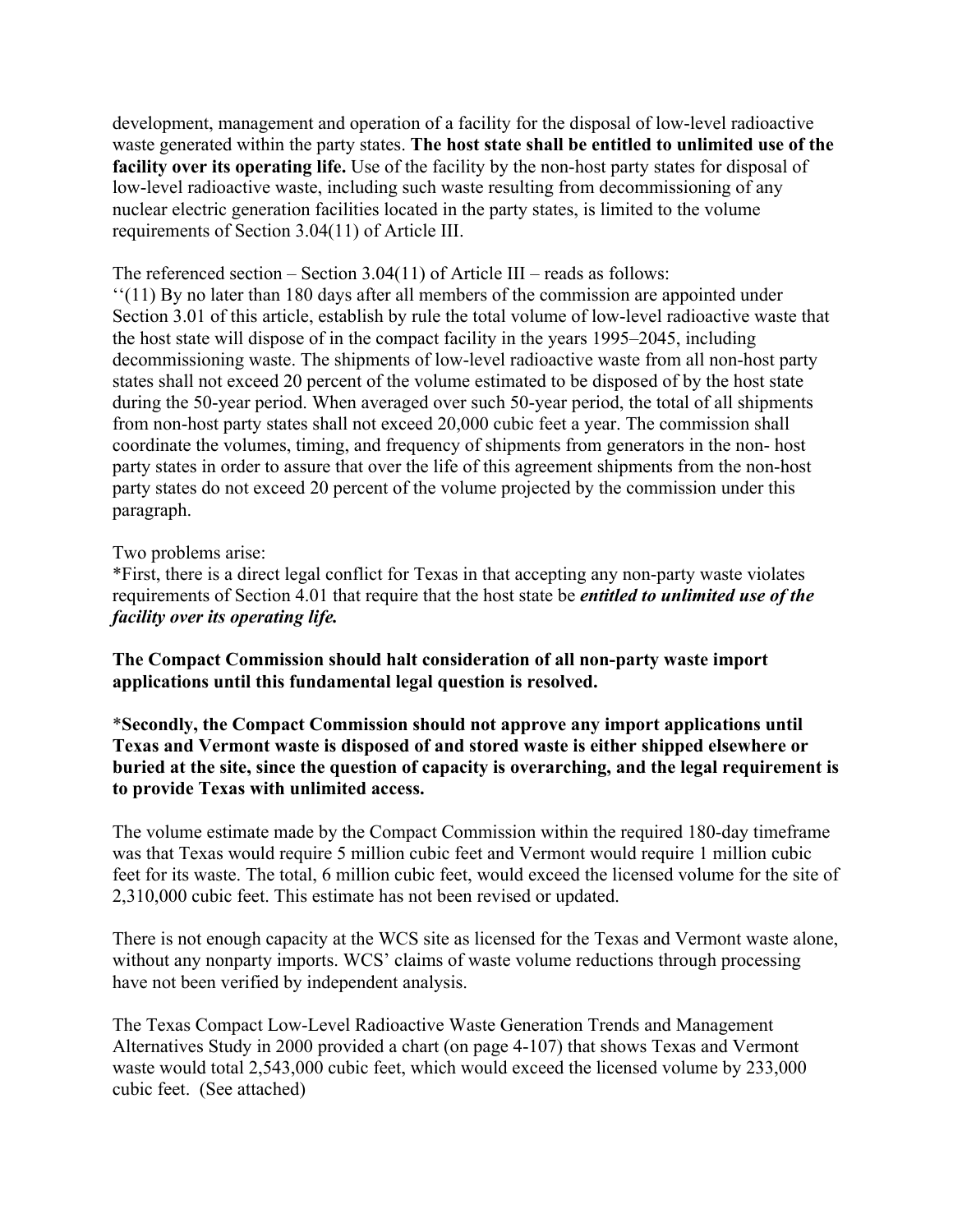#### **There is more waste than originally thought.**

There are four Texas commercial reactors that will need to be decommissioned and one in Vermont. Reactor heads were replaced for three Texas units after the study was completed. There are now two reactor heads and eight steam generators stored at the South Texas Project site, that should be disposed of at the WCS site before any non-party import applications are approved.

There is one reactor head at Comanche Peak in Texas and four steam generators, which should also be disposed of at the WCS site before any non-party import applications are approved. It remains to be seen if another reactor head will need to be replaced at Comanche Peak.

Vermont Yankee is likely to be decommissioned soon and may need more volume than originally planned due to the pipes that have leaked tritium and contaminated soil.

WCS is not forthcoming with information regarding waste stored at the site and waste anticipated to come to the site from Texas and Vermont, leaving estimation of capacity used and still available up to guesstimates and waiting.

Questions should be answered before application decisions are made How much waste is currently stored at the site and will it be disposed of there? Disposal of this waste should be prioritized and should occur before any import application decisions are made.

### **2. The Compact Commission should delay action on all import applications until the site is proven to be dry enough and pending resolution of legal issues raised by the Lone Star Sierra Club.**

There is a serious problem with water being found in monitoring wells in the buffer zone of the Compact Waste facility site. Extensive pumping has been inadequate. Water remains and another 18 months of pumping may be needed to achieve the drier conditions required by the site's license. The presence of water at the site is of great concern since contamination of aquifers must be prevented. This concerns was raised by the entire radioactive waste division of TCEQ early on, but remains unresolved.

**Since the license for the Compact facility is under legal challenge, and the water issue is likely to be raised, the Compact Commission should not make decisions yet on import applications.** 

**However, if the Compact Commission should decide to go ahead and make decisions regarding import applications, there should at minimum be a contingency included in any approvals that no shipments shall be initiated until the Compact Site water monitoring levels no longer show water.** 

Legal Challenges: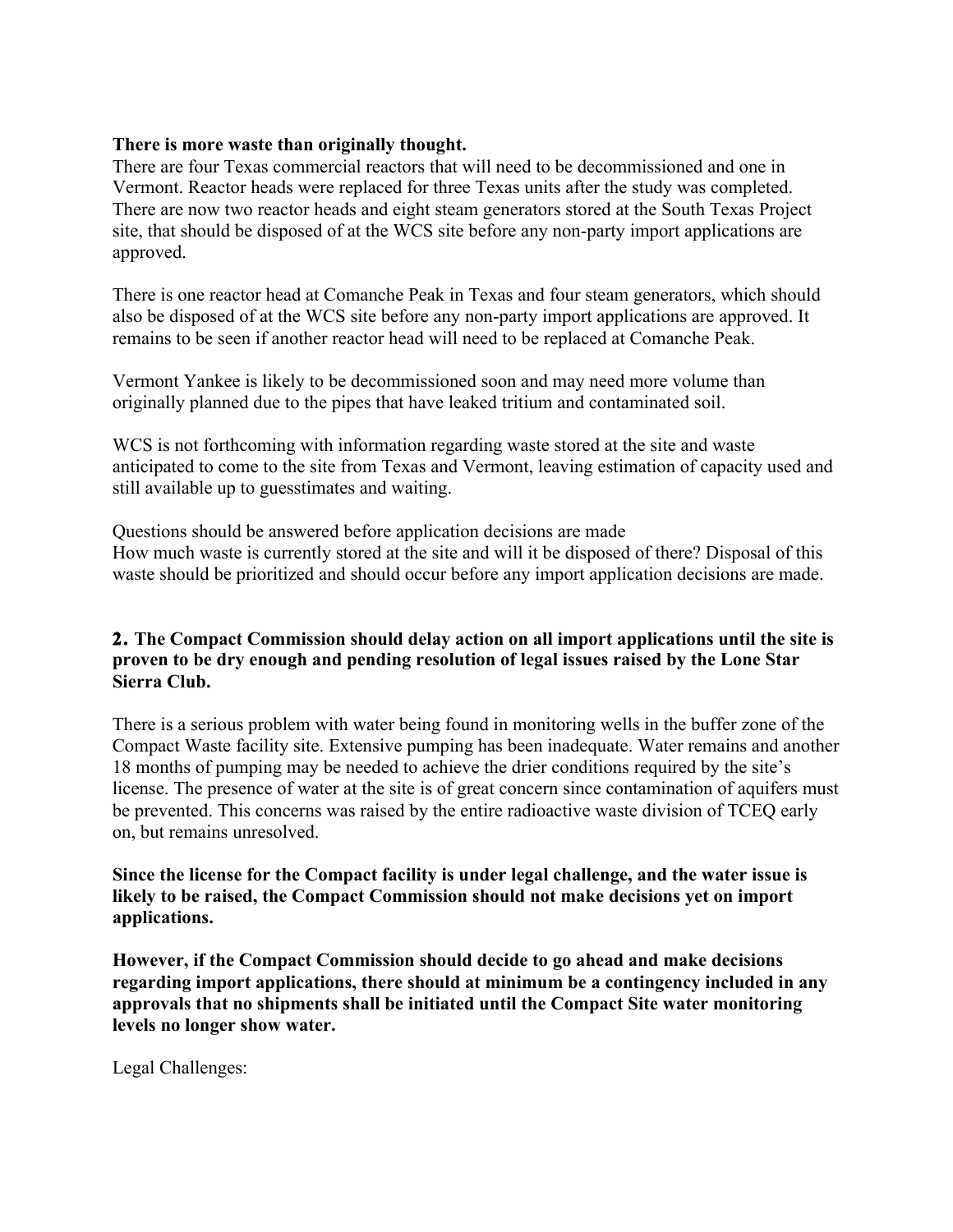On May 21, 2012, the Sierra Club submitted a motion to the Texas Commission on Environmental Quality (TCEQ) that seeks to overturn the Executive Director's April 25, 2012 decision authorizing Waste Control Specialists LLC (WCS) to begin accepting waste and to begin waste disposal activity under Radioactive Material License R04100.

The filing by the Sierra Club comes on the heels of a May 8, 2012 decision by a Texas State District Court judge that ordered the TCEQ to hold a contested case hearing on the WCS low-level radioactive waste disposal facility in Andrews County, Texas. (See LLW Forum News Flash titled, "State District Court Judge Orders Hearing on WCS Facility," May 9, 2012.) The ruling was issued after a hearing in a pending lawsuit by the Sierra Club which argues that the TCEQ licensed the facility without holding a required contested case hearing. (More information is attached)

The Compact and Compact Commission are authorized to enter in a compact with the policy of The law that created the Texas Low Level Radioactive Waste Disposal Compact, Public Law 105-236, effective September 20, 1998, sets out the Purpose of the Compact as follows:

''TEXAS LOW-LEVEL RADIOACTIVE WASTE DISPOSAL COMPACT ''ARTICLE I. POLICY AND PURPOSE

''SEC. 1.01. The party states recognize a responsibility for each state to seek to manage low-level radioactive waste generated within its boundaries, pursuant to the Low-Level Radioactive Waste Policy Act, as amended by the Low-Level Radioactive Waste Policy Amendments Act of 1985 (42 U.S.C. 2021b–2021j). They also recognize that the United States Congress, by enacting the Act, has authorized and encouraged states to enter into compacts for the efficient management and disposal of low-level radioactive waste. It is the *policy of the party states to cooperate in the protection of the health, safety, and welfare of their citizens and the environment and to provide for and encourage the economical management and disposal of low-level radioactive waste. It is the purpose of this compact to provide the framework for such a cooperative effort; to promote the health, safety, and welfare of the citizens and the environment of the party states; to limit the number of facilities needed to effectively, efficiently, and economically manage lowlevel radioactive waste and to encourage the reduction of the generation thereof; and to* 

distribute the costs, benefits, and obligations among the party states; all in accordance with the terms of this compact.

**The Commission should protect the economic interests of party states and act to prevent contamination, which is costing billions of dollars to remediate at other low-level radioactive waste facilities. The Compact Commission is clearly charged with protecting the health and safety of Texans. Preventing contamination is part of that responsibility. We urge the Compact Commission to adhere to the directives of the amended Radioactive Waste Policy Act and exercise caution in order to prevent health risks and unnecessary litigation.** 

Considering

• the fact that the purpose of the Compact that allows for the Compact Commission includes a policy of protection of the health, safety, and welfare of citizens and the environment;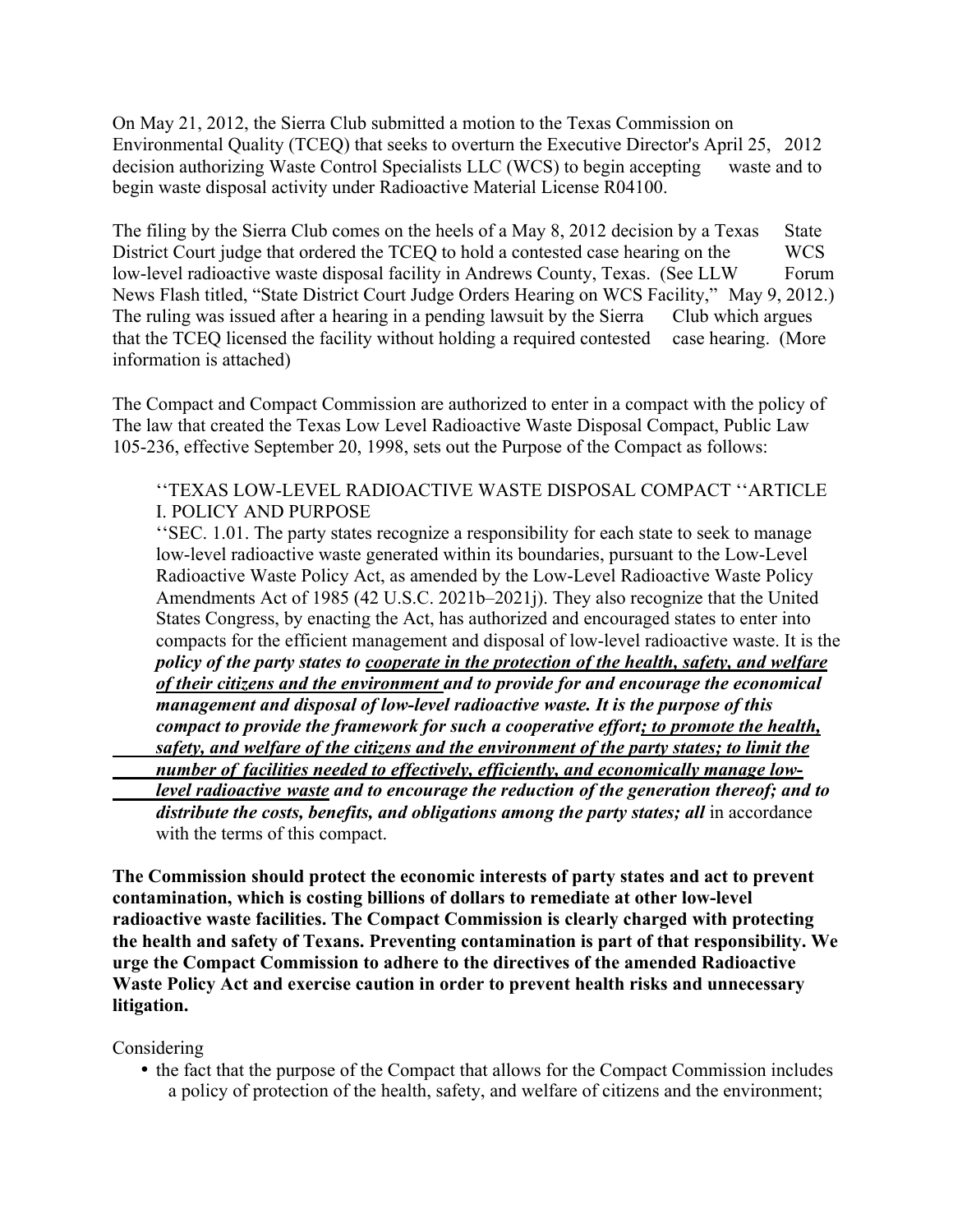- the presence of water at the Compact site;
- TCEQ's concern about water levels of four monitoring wells at the site;
- risks of spreading radioactive contamination through waterways and
- Judge Livingston's recent order that a contested case hearing should be held

**the Compact Commission should halt consideration of imports of waste until all legal issues are resolved, until the contested case hearing has been held or a decision not to hold such a hearing has been made, and until TCEQ no longer has concerns about water levels in any monitoring well.** 

3. Assuming dry conditions at the site can be attained, the **Commission should set up policies for prioritizing imports before approving any applications, and take public input before approving these policies.**

As of this time, the Committee charged with developing these policies has not yet held a meeting, or at least any meeting for which the public has received proper notification.

It would be premature to make any decisions regarding approval of any import applications until an appropriate process has been determined for how each application is to be considered and until there is time for adequate public consideration and comment regarding the process itself.

We have several questions:

- Has your committee met to address process, and if so, when and where. How does an interested person get notified of the committee meetings? SEED Coalition has requested notification verbally and by an email to Compact Commissioners Dolgener and Salsman.
- Have you decided on any proposed process at this time?
- Have you developed any method of prioritizing or weighting applications?
- How will you determine which applicants receive which allocation of available space (cubic feet) or curie limits?
- Have any applicants already been given priority, and if so, on what basis?

SEED Coalition urges that Texas' and Vermont's waste be disposed of prior to making decisions on any radioactive waste imports. At minimum, an updated analysis of the disposal needs of Texas and Vermont must be conducted before decisions are made regarding imports, and there must be public disclosure of the amount of waste currently stored at the site and whether it will be buried there. This information is vital in order to ensure capacity.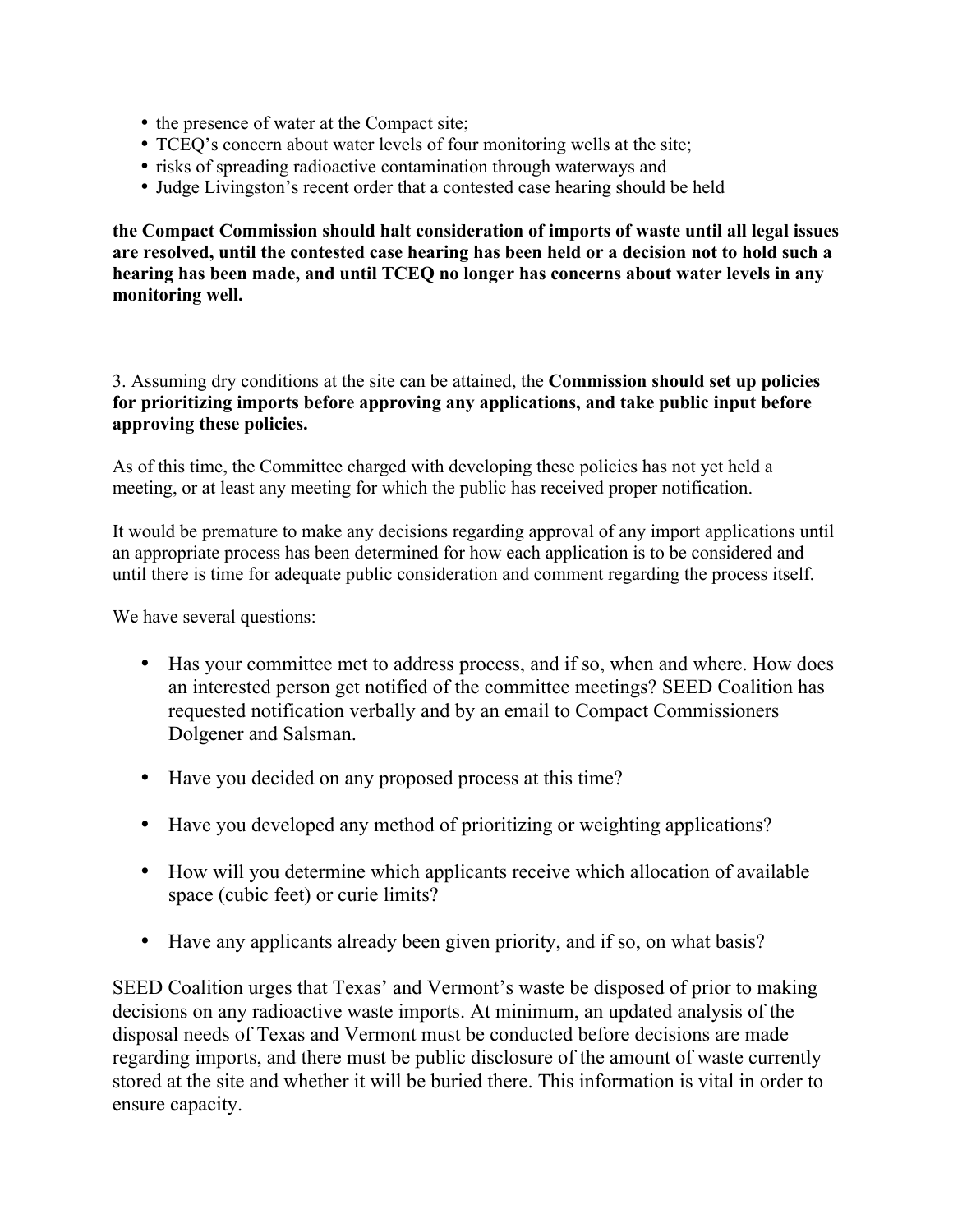The Commission has received applications for far more curies than the annual amount allowed under the license. The applications received thus far are approaching a total of 500,000 curies, which is nearly 13% of the entire licensed curie limit. It is well over the 220,000 curie limit established by SB 1504.

Clearly the Commission needs to develop a set of procedures that can determine how the available space and curies will be allocated. SEED is concerned about the lack of prioritization of disposal of waste from Texas and Vermont brokers and generators, which should come first in order to ensure that legal requirements are met, especially considering that the host state is to have "unlimited access" to the site.

4. **The safety and availability of containers for shipping radioactive waste is of great concern.** Since the Compact Commission is charged with protecting public health and safety, no imports should be approved until there is full information provided regarding the shipping casks that would be used and whether they meet safety standards.

Energy Solutions' notified the Nuclear Regulatory Commission (NRC) on May 4, 2012 (Event Report 47895) of a regulatory compliance issue with the 10-160B Type B Casks and the 8-120B Type B Casks.

In part, the Event Report says: "As part of the relicensing of new 8-120B Casks, Energy Solutions identified a hypothetical accident scenario required by 10 CFR 71 which was not previously analyzed as part of the original or ongoing licensing activities. This analysis confirmed that the current cask design does not comply with the Type B package requirement for this specific accident scenario. The 10-160B has a similar design. As such, the casks have been placed out of service."

Although the casks were discussed at an NRC meeting, it does not appear that any action has been taken yet. SEED Coalition recommends that the Compact Commission not approve any import applications until the extent of the defect and its impact on the availability of shipping containers has been determined.

Waste Control Specialists President Rod Baltzer posted on The Texas Solution, a WCS website, on April 16, 2012 a comment regarding "a nation-wide shipping cask shortage" that has affected the shipment of low level nuclear waste. (www.texassolutionblog.com) This comment was made prior to the May 4 NRC Event Report that announced that the Energy Solutions Type B casks were being removed from service. Energy Solutions claims to have the largest fleet of licensed casks in the nuclear industry. If their casks are not available, what does that leave? The Compact Commission should find out how many casks are available for shipping purposes prior to approving any import applications.

The safety of casks is of critical safety importance. Any casks that get used must be able to meet required accident scenario standards. The U.S. Department of Transportation reports that from 2007 – 2009, there were 39 accidents involving radioactive material. In 2002, two collisions occurred at the WIPP site in a single month.

#### **Waste routes in Texas**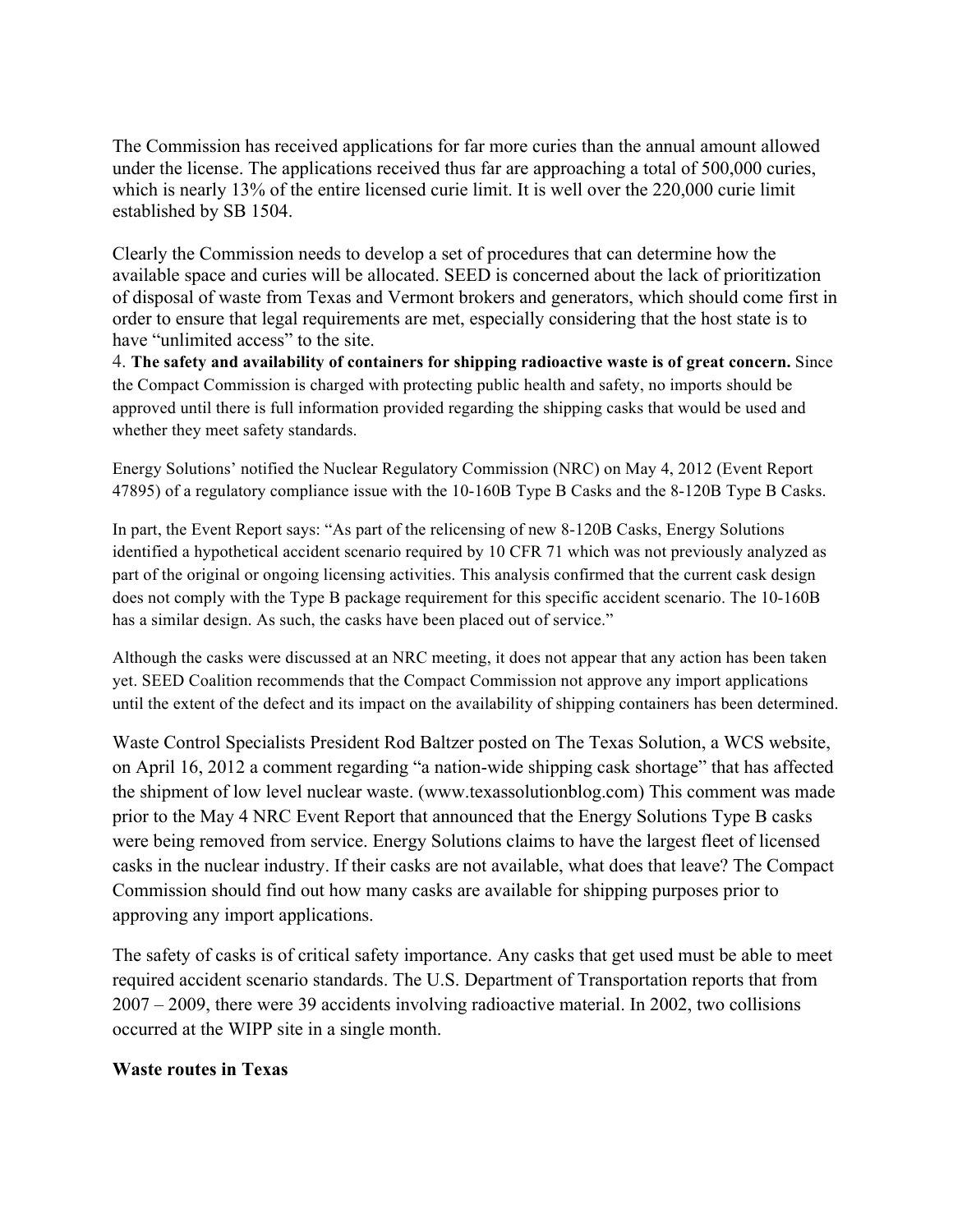Have preferred and alternate waste routes been officially designated by the Texas Department of State Health Services? While the designation of transportation routes is outside of the purview of the Compact Commission, the Commission should not make decisions regarding import applications until it is determined that routes are in place and that people along the route have been informed that radioactive waste may travel through their community.

Route designation is legally required of the state under the Texas Low-Level Radioactive Waste Disposal Compact Consent Act, PL 105-236. Section 4.04 (8) requires that Texas "(8) Identify and regulate, in accordance with federal and host state law, the means and routes of transportation of low- level radioactive waste in the host state." There is no evidence online that routes have been established for Texas, so although 49 CFR Part 397.201 allows any person, State, political subdivision thereof, or Indian Tribe directly affected by a routing designation to apply for a preemption determination or to apply for a waiver of pre-emption regarding any routing in the state. However, it is doubtful that anyone in Texas would know if they are on the routes since they don't seem to be publicly available, if they do exist. SEED Coalition called the Texas Department of Transportation to find out what information the agency had regarding routes but the agency contacts had never heard of routes for low-level radioactive waste.

Many Texas highways would likely be used for transportation of nuclear waste, which could include routes through New Mexico, Dallas-Ft. Worth, Abilene, Midland-Odessa, Amarillo and Lubbock, as well as other major Texas cities. Public Citizen's Texas Office finds that there are 1414 schools, 142 hospitals and over 8 million people that live within 5 miles of the interstates that would likely be used as radioactive waste routes.

# **Emergency Preparedness**

The Compact Commission should also inquire as to the readiness of emergency responders along transportation routes before making any decisions regarding importing radioactive waste, which would travel down our highways and railways. Many communities in Texas have only volunteer fire departments and it is unlikely that they would have Geiger counters and protective gear available or have adequate training to respond to an accident involving radioactive waste. In fact, there is still no full-time paid, professional fire department in the counties where South Texas Project and Comanche Peak reactors are located or in Andrews County, where the waste disposal facility is located and where there could be 400 shipments every year according to Waste Control Specialists.

# **TVA Specific Concerns**

## **There are numerous specific reasons why this application should not be approved.**

- The Compact facility should be prioritized for Texas' and Vermont's radioactive waste.
- The highly radioactive nature of waste in this application means that the curie counts are absolutely huge. The materials are very hot, being Class B and C radioactive waste. The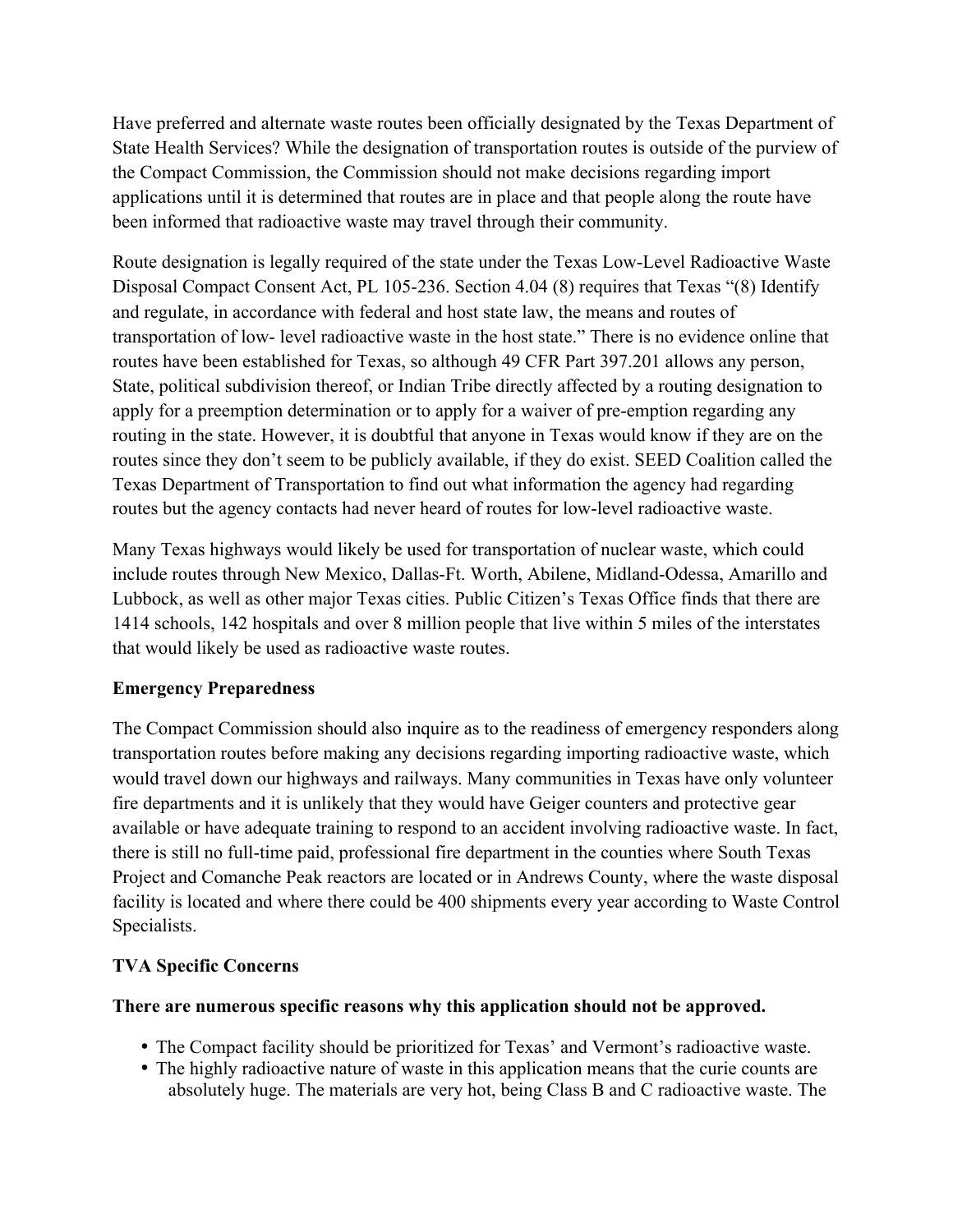application is for 1,100 cubic feet of waste from Alabama including irradiated hardware – which can include control rod blades, local power range monitors, intermediate range monitors and tri-nuclear filters. The curie count for this waste alone is a whopping 200,000 curies.

- A second portion of the application appears to seek disposal for another 6,00 cubic feet of waste and 2000 curies for waste from Alabama and Tennessee, which would include dewatered bead and or powdex resins or filters, apparently from various TVA reactors, although this is not spelled out clearly in the application. TVA should provide information as to how much of the material is from each site and the nature of the material from each site. This is also very high level Class B  $&$  C waste.
- The import of Tennessee Valley Authority waste would use up nearly all of the first year's 220,000 curie limit. What processes are in place to determine which entity should receive priority? What impacts will this have on availability of the site for Texas and Vermont waste? The application states that Southeast Compact is allowing exports until another regional facility has been identified, but perhaps this highly radioactive waste should not be shipped across our highways and railways when it could in fact be held until a facility is made available nearby. This would minimize the risks of exposure and minimize potential liability for Texas.
- The Compact Commission should research the nature of the components to be imported. Control rod blades act as brakes for the control rods, which are classified as high-level waste. The Compact Commission should determine whether the control rod blades should be considered high-level waste as well. Are they part of the control rods?
- What shipping containers that are already approved by the NRC would be available and would be used to ship such high level waste?
- Tennessee Valley Authority is a federally owned corporation in the United States created by congressional charter in May 1933. It was designed to provide electricity generation, but also navigation, flood control, fertilizer manufacturing and economic development in the Tennessee Valley, which had been hard hit in the Great Depression. **As a federally owned corporation, it appears that the waste that TVA proposes to dispose of at the WCS site should go to the federal facility, as opposed to the Compact facility.**
- TVA owns and operates Browns Ferry (3 units), Sequoyah and Watts Bar nuclear power plants and it appears that the waste that would be imported would come from various units from these sites, but it is unclear from the application which waste would come from which specific site, and the application should be much more specific.
- At the Browns Ferry site in Alabama, all three reactors were scrammed due to a loss of external power on April 27, 2011 – caused by a nearby tornado. Due to grid damage and the shutdown of these reactors there were blackouts throughout the Southeastern US. A small oil leak was found on one generator. Due to these circumstances, the Compact Commission should carefully scrutinize the application and find out whether there are any problems with the materials that would lead to unusual circumstances or special considerations in handling, transport and disposal of the waste.
- TVA lists several unresolved violations, and although they note that these do not relate to the management, storage, handling, transportation or disposal of radioactive waste, they are nonetheless unresolved violations that should be thoroughly researched. In fact, these violations should be resolved before the Compact Commission makes any decision regarding the application to import waste to Texas. They discuss only recent violations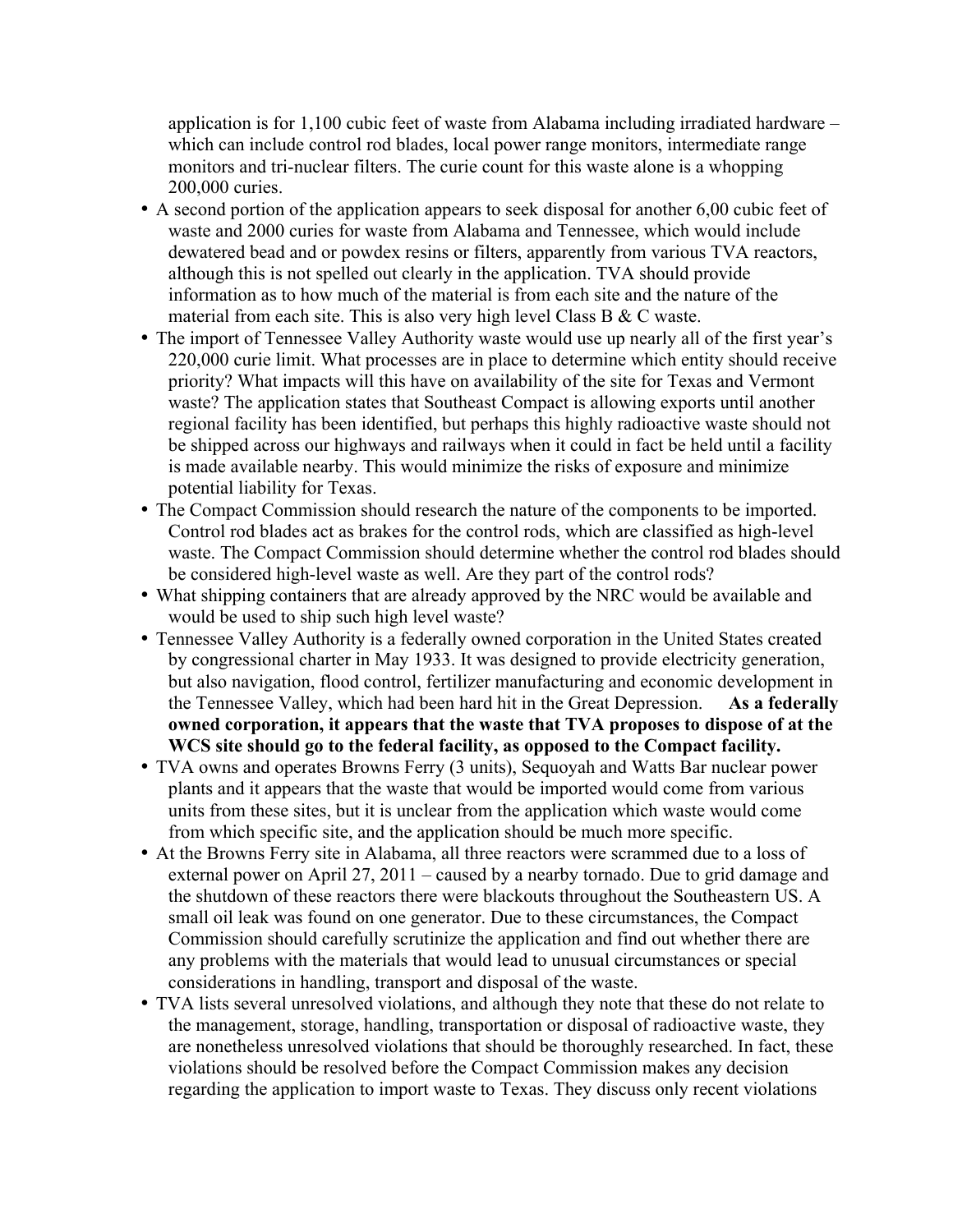and further research into the history of TVA violations is prudent and warranted.

In conclusion, this application in particular should either be denied or a decision should be delayed due to the extremely high curie levels of the waste, the fact that it would take up nearly all of the curie allocation for the first year and due to TVA's ongoing violations. Research should be conducted as to whether the waste should rightfully go to the federal facility as opposed to the Compact facility, and whether it might best be left in place until another Southeast Compact facility becomes available. Analysis should also be sought regarding whether the control rod blades are in fact close enough to the control rods to be considered high-level waste.

The Compact Commission should place a moratorium on this and other decisions regarding import applications until there are clear answers to these many unresolved questions, legal issues, and environmental, and health and safety issues.

There is a question of how Texas will keep its legally mandated "unlimited access" if the nonparty imports are approved. There is a strong likelihood of a contested case hearing before the State Office of Administrative Hearings that could challenge the Compact facility's license, and decisions should not be made until the hearing is completed. There are huge issues remaining about water at the site that could lead to contamination risks.

Applications for import should not be approved until pumping of wells that have water at the site is shown to be successful and the site is dry enough to meet license requirements. Again, **if the Compact Commission should decide to go ahead at this time and make decisions regarding import applications, there should at least be a statement included in any approval that no shipments shall be initiated until the Compact Site monitoring wells currently of concern no longer show water.** 

Procedures should be put in place for how each application will be considered and how to address the allocation of a limited amount of space to competing users. Texas and Vermont waste should prioritized and in order to make sure that the party state needs are actually met, decisions regarding nonparty applications should not be made until existing Texas and Vermont' waste, including reactor heads and steam generators stored onsite now, is disposed of at the site, along with waste currently stored at the WCS site, unless it is to be shipped elsewhere in the near future.

The Compact Commission should first adopt formal procedures, with public comment and input, concerning how import applications will be handled at Compact Commission meetings, particularly those that involve large volumes of waste or high levels of radioactivity, and how various applications will be prioritized.

Karen Hadden Executive Director SEED Coalition 1303 San Antonio, #100